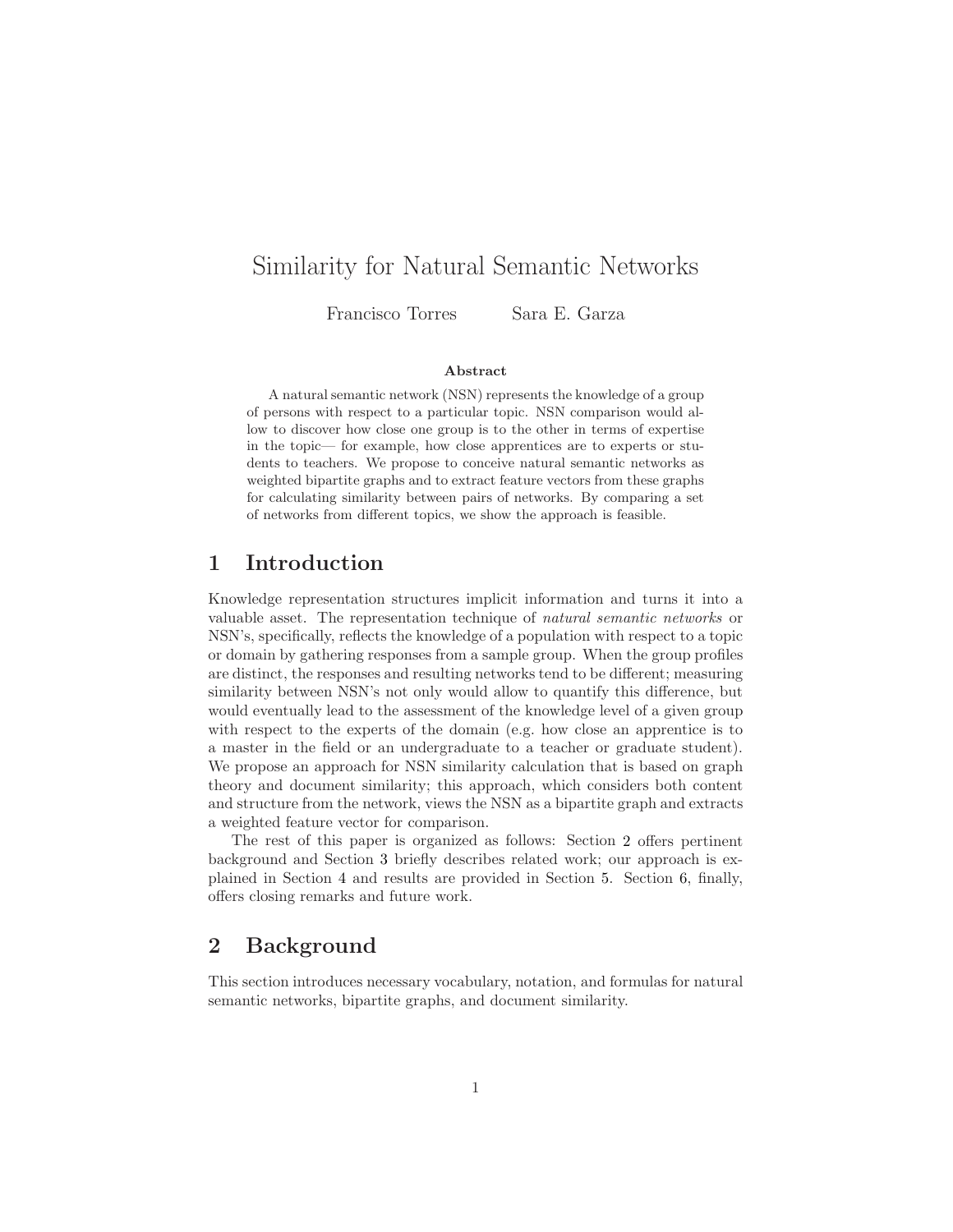#### 2.1 Natural semantic networks

Natural semantic networks (NSN's), introduced by Figueroa et al. [\[6\]](#page-5-1), study long-term memory by gathering a socio-cognitive perspective on a given topic. To generate a natural semantic network, a set P of participants  $(20-40)$  is given a set C of target concepts (6-10). For every  $c \in C$ , each participant must provide a set of individual words that come to mind when  $c$  is presented; these words are known as *definers*. The participant must also score each definer (using a scale 1-10) according to its importance within the target concept. Let us formally denote the score of participant  $p$  for definer  $d_i$  in concept  $c_k$  as  $sc_k^i(p) \in \{1 \dots 10\}.$ 

The total score of a definer within a given concept is known as its  $m$ -value; given  $d_i$  and  $c_k$ , this value is calculated as  $m_k^i = \sum_{p \in P} s c_k^i(p)$ . The ten definers with the highest m-value make up a concept's  $SAM'group$ , where "SAM" stands for "Semantic Analysis of M-value" [\[7](#page-5-2)]. Let us note that a definer can be in more than one SAM group; it is thus possible to have not a single but a set of m-values for a particular definer. This also gives rise to another important metric: the  $f$ -value of a definer. The  $f$ -value is simply the number of times that the definer appears in the network. For  $d_i$ , we denote this value as  $f_i$ . A fragment of an NSN is shown in Table [1.](#page-1-0)

<span id="page-1-0"></span>Table 1: Fragment of two SAM groups in a natural semantic network.

| ECOLOGY       |               |                |  |
|---------------|---------------|----------------|--|
| F             | Definer       | М              |  |
|               | Recycle       | 50             |  |
| $\mathcal{D}$ | <b>Nature</b> | 30             |  |
| $\mathcal{D}$ | Animals       | 20             |  |
|               | Plants        | 1 <sub>0</sub> |  |

| <b>ENVIRONMENT</b> |               |     |  |
|--------------------|---------------|-----|--|
| F                  | Definer       | М   |  |
| $\mathfrak{D}$     | <b>Nature</b> | 100 |  |
| $\mathcal{D}$      | Animals       | 70  |  |
|                    | Water         | 60  |  |
|                    | Trees         | 50  |  |

#### 2.2 Bipartite graphs

The mathematical representation for a network is a *graph*. A graph  $G = (V, E)$ consists of a set  $V$  of entities known as vertices and a set  $E$  of connections known as edges. If the edges are assigned numerical weights, the graph is said to be *weighted*. A *bipartite graph*<sup>[1](#page-1-1)</sup> is graph whose vertex set V is divided into two disjoint subsets  $V_1$  and  $V_2$  and whose set E only contains edges that join vertices from different subsets. A classical example of a bipartite graph is the actor-movie network, where the vertex subsets are conformed by actors and movies, and where each edge indicates an actor participating in a movie [\[8](#page-5-3)].

From a bipartite graph, it is possible to extract two projections or unipartite graphs (e.g. a projection where only movies are vertices and edges represent common actors between them). Formally, in a projection  $G_P = (V_P, E_P)$  of a bipartite graph  $G_B = (V_B, E_B)$  where  $V_P \subset V_B$ ,

<span id="page-1-1"></span> $1$ Let us note that any graph with a single vertex set is called *unipartite* or *monopartite*.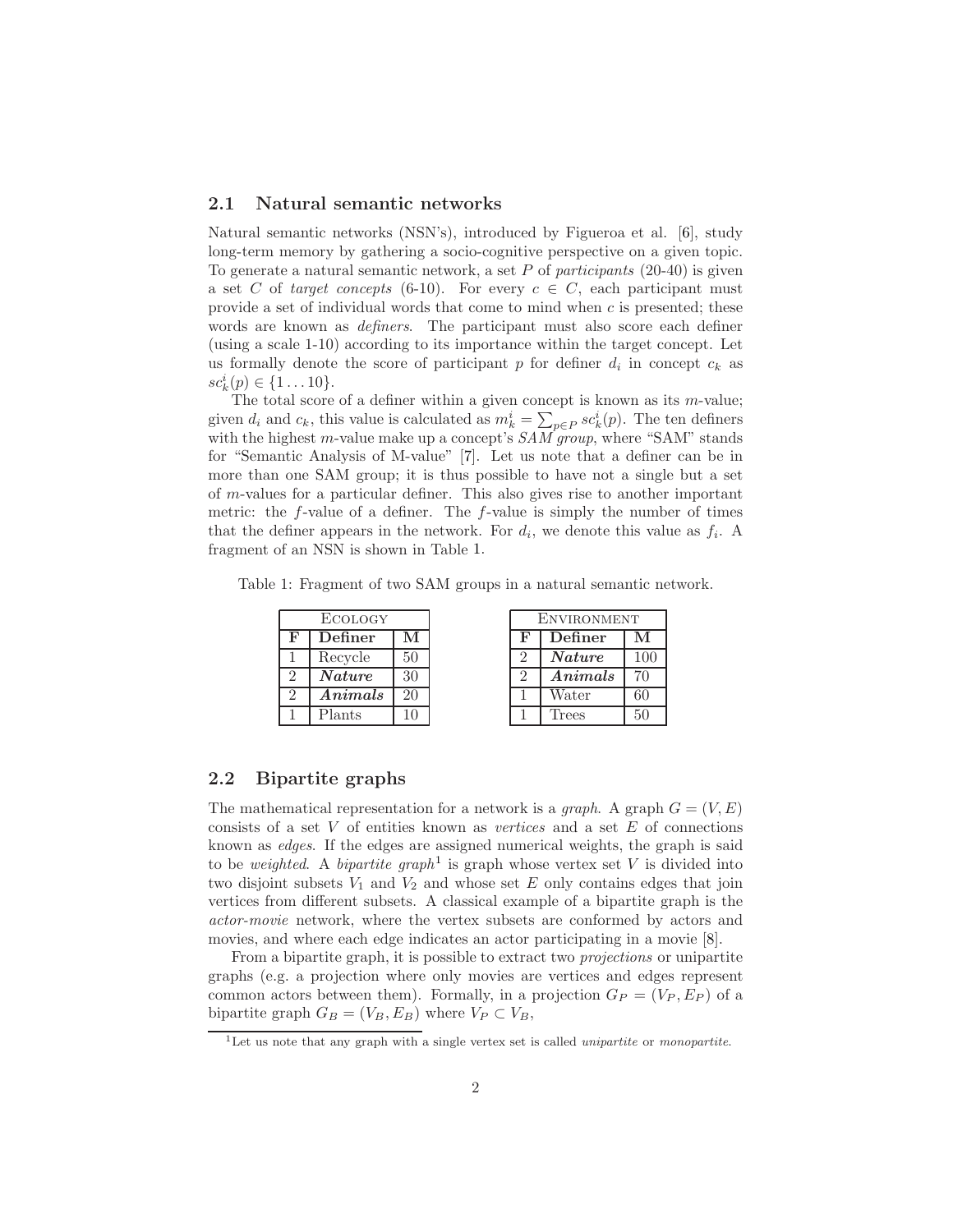$$
E_P = \{ \{u, v\} : (u, v \in V_P) \land (\{u, w\}, \{v, w\} \in E_B) \land (w \in V_B \setminus V_P) \}.
$$

#### 2.3 Document similarity with the vector space model

The vector space model of information retrieval views a document as a bag of words where order is not important and extracts a *weight vector* from this bag; each vector's length is equal to the size of the document collection's vocabulary (unique words), and each weight represents the importance of a particular vocabulary word in the document (0 if the word is not present). A common metric for calculating similarity between document vectors is the cosine similarity [\[1\]](#page-5-4):

$$
\text{cosim}(a, b) = \frac{\vec{a} \cdot \vec{b}}{|\vec{a}| \times |\vec{b}|},\tag{1}
$$

where a and b are the documents,  $\vec{a}$  and  $\vec{b}$  are the vectors, and  $w_{i,a}$  and  $w_{i,b}$  are the weights for word i in, respectively,  $\vec{a}$  and  $\vec{b}$ . A similarity of 0 indicates that the documents have no common words and a similarity of 1 indicates that the documents are identical.

### <span id="page-2-0"></span>3 Related work

Network comparison is inherently related to graph matching [\[3](#page-5-5)], which can be exact or inexact. While the first addresses problems related to graph isomorphisms (detecting if two graphs are equal), the second attempts to provide the number of operations needed to turn one graph into another (*graph edit dis*tance) or a degree of resemblance between graphs (graph similarity). Our work and related work fall into this last category.

The works by Dehmmer and Emmert [\[5](#page-5-6)] and Qureshi et al. [\[9\]](#page-5-7) both extract feature vectors for calculating graph similarity; while the former utilizes vertex degree (i.e. the number of conected edges), the latter uses statistical and symbolic features for object recognition. Meanwhile, the approach by Champin and Solnon [\[4](#page-5-8)] first obtains different mappings for the pair of graphs and then computes similarity with a psychologically-sustained metric. With regard to semantic data similarity, Bergmann and Gil [\[2\]](#page-5-9) focus on semantic workflow retrieval by building graphs with different types of vertices and edges; on the other hand, Sanchez et al. [\[10](#page-6-0)] compare the NSN's of two distinct groups by means of an index that calculates the ratio of common edges with respect to the total amount possible (similar to the Jaccard index).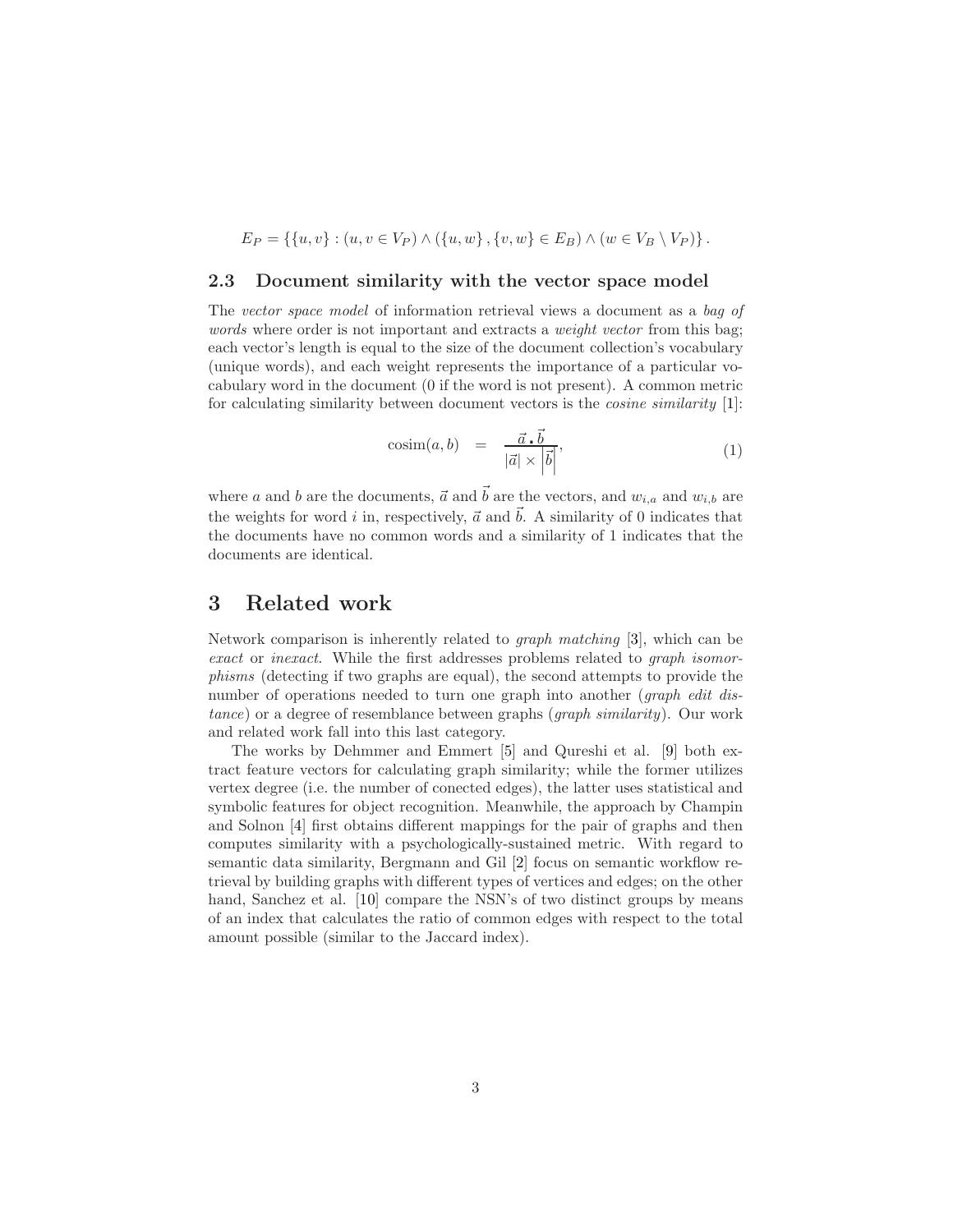# <span id="page-3-0"></span>4 Measuring similarity for natural semantic networks

Our approach consists of calculating NSN pairwise similarity by compacting the networks into weighted feature vectors and obtaining cosine similarity for these vectors. Each feature is given either by a vertex or an edge of the networks, and each weight represents the importance of that feature. Because the nucleus of an NSN is given by its definers (target concepts are usually fixed along networks for the same topic), we represent the NSN as a graph where each vertex is a definer and each edge is the similarity or closeness between a pair of these. To determine which definers are related, as well as their closeness, we consider that the definer graph is a projection from a concept-definer weighted bipartite graph. In this other graph, there exists an edge between a concept and a definer when the latter belongs to the SAM group of the former; the weight of the edge is simply the m-value of the definer in that group.

In the definer projection, there is an edge between definers if these are found together in one or more SAM groups. To calculate edge weights, we assume that definers are closer or more similar to each other if the difference in their  $m$ -values is small. As a result, we first compute the *relative difference* between definers  $d_a$  and  $d_b$  for the SAM group of a concept  $c$  as

<span id="page-3-1"></span>
$$
\delta_r(m_c^a, m_c^b) = \left| \frac{m_c^a - m_c^b}{m_c^{\text{max}} - m_c^{\text{min}}} \right|,\tag{2}
$$

where  $m_c^{\text{max}}$  and  $m_c^{\text{min}}$  are, respectively, the maximum and minimum m-values of the group. Since the difference between definers is actually a distance, we obtain relative similarity by taking the complement of  $\delta_r(m_c^a, m_c^b)$ :

$$
\text{sim}(m_c^a, m_c^b) = 1 - \delta_r(m_c^a, m_c^b). \tag{3}
$$

Also, because one same pair of definers can appear in several groups, we calculate the overall similarity between  $d_a$  and  $d_b$  as the average of their relative similarities in the set  $C_{a,b} \subseteq C$  of SAM groups that contains both of them. An edge weight  $w_{a,b}$  is, therefore, calculated with

$$
w_{a,b} = \frac{\sum_{c \in C_{a,b}} \text{sim}(m_c^a, m_c^b)}{|C_{a,b}|}.
$$
 (4)

Since a weight of 0 typically indicates the absence of an edge, we set  $\text{sim}(m_c^a, m_c^b)$ as half of the second lowest similarity in  $c$ 's group when the numerator of Eq. [2](#page-3-1) is  $m_c^{\text{max}} - m_c^{\text{min}}$ . To illustrate these calculations, an example of the bipartite and definer graphs (extracted from Table [1\)](#page-1-0) is given by Figure [1.](#page-4-1)

Every edge weight of the definer graph will also become a weight that corresponds to an edge feature in the NSN's feature vector. Regarding vertex features, the weight is given by the relative f-value of the definer, denoted as  $\phi_a$  for  $d_a$ :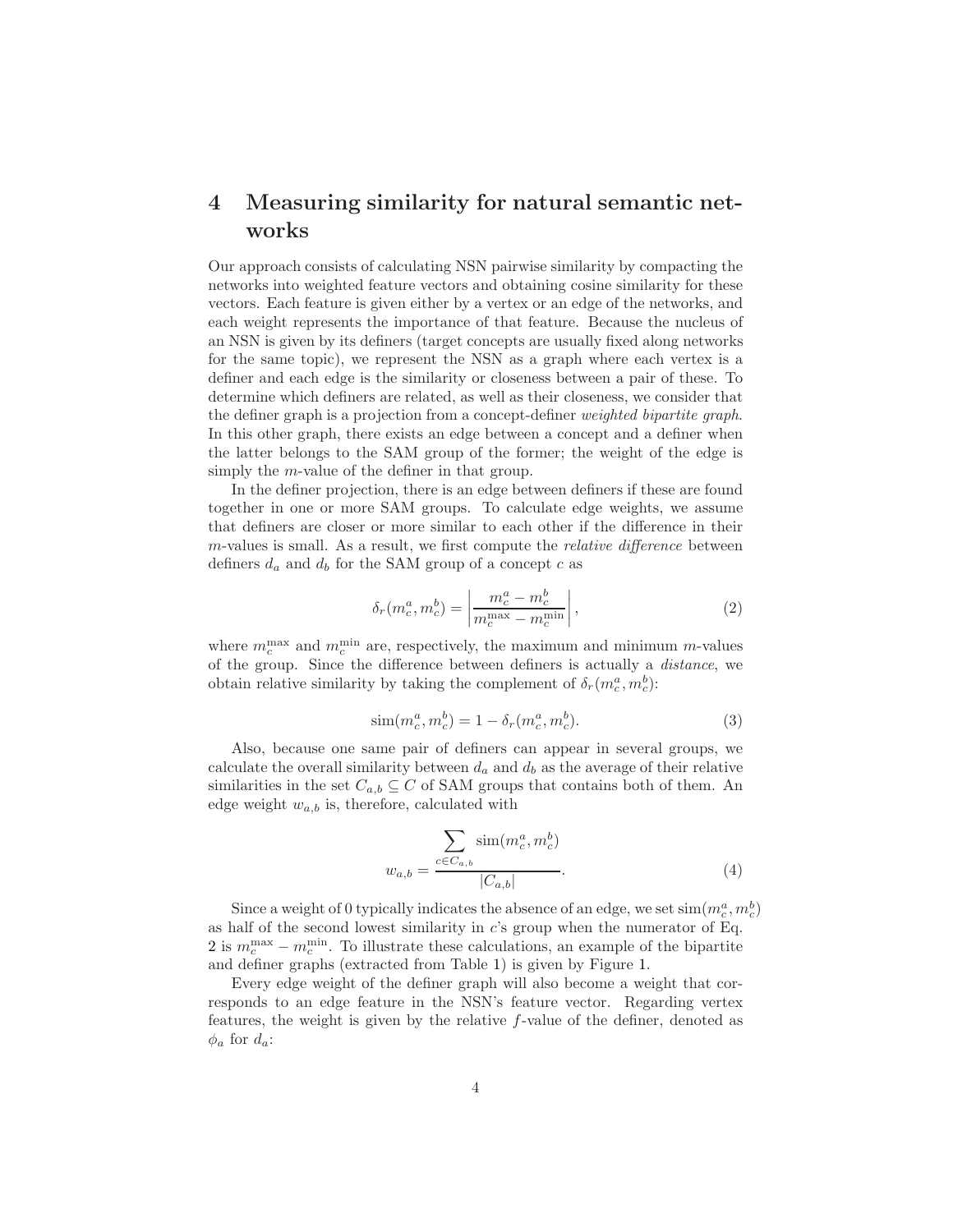$$
\phi_a = \frac{f_a}{f_{\text{max}}},\tag{5}
$$

<span id="page-4-1"></span>where  $f_{\text{max}}$  is the highest f-value found in the network.



Figure 1: NSN as a graph. Note that EN and EC are concepts, while R, N, A, P, W, and T are definers.

# <span id="page-4-0"></span>5 Results

With the intent of showing how the proposed approach handles objects that are expected to be similar (networks from the same topic) and objects that are expected to be dissimilar (networks from different topics), we built a similarity matrix with a set of natural semantic networks from different topics; these networks were made available by a research group at the authors' university [\[11,](#page-6-1) [12](#page-6-2)]. The four topics covered by these networks are: ecology (ec1-ec6), sentimental relationships (lov1-lov4), ethics (eth1, eth2), and scientific skills (sk). The resulting matrix is depicted in Figure [2,](#page-4-2) where networks from the same topic were placed adjacent to each other (i.e. in blocks).

<span id="page-4-2"></span>

Figure 2: Similarity matrix.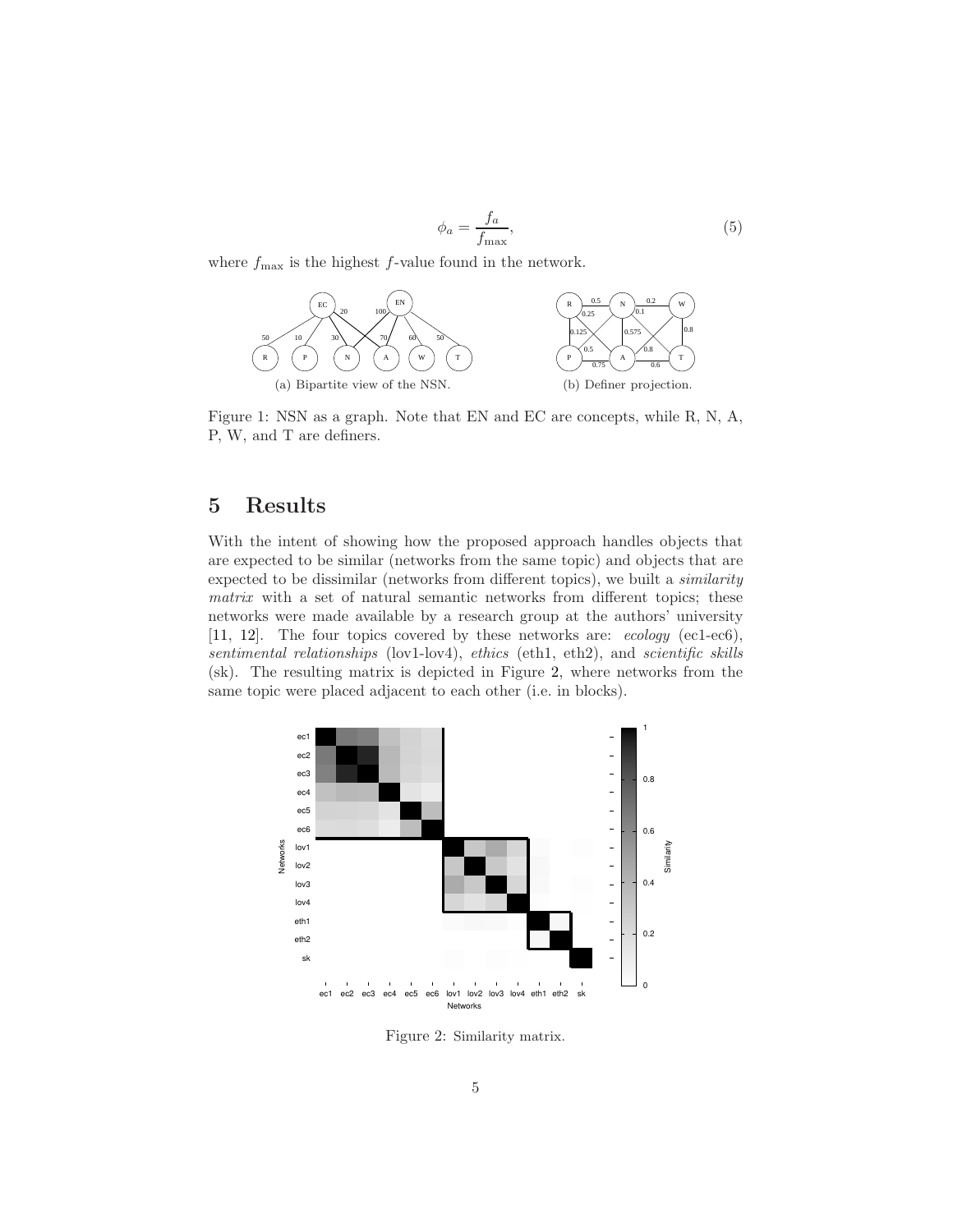We can clearly appreciate in the matrix the expected block-diagonal pattern, which indicates that similarity within the same topic  $(0.23 \text{ on average})$  is higher than similarity between different topics (0.005 on average).

## <span id="page-5-0"></span>6 Conclusions and Future work

We have presented an approach for measuring similarity between natural semantic networks. The approach, which uses both content and structure, views each network as a concept-definer bipartite graph and extracts the definer projection from this graph to create a weighted feature vector; vectors are compared using cosine similarity. Future work includes the use of fuzzy graphs for visualizing specific differences between the networks.

### References

- <span id="page-5-4"></span>[1] R. Baeza-Yates and B. Ribeiro-Neto. Modern information retrieval. ACM Press, New York, NY, USA, 1999.
- <span id="page-5-9"></span>[2] Ralph Bergmann and Yolanda Gil. Retrieval of semantic workflows with knowledge intensive similarity measures. In Case-Based Reasoning Research and Development, pages 17–31. Springer, 2011.
- <span id="page-5-5"></span>[3] Horst Bunke. Graph matching: Theoretical foundations, algorithms, and applications. In Proc. Vision Interface, volume 2000, pages 82–88, 2000.
- <span id="page-5-8"></span>[4] Pierre-Antoine Champin and Christine Solnon. Measuring the similarity of labeled graphs. In *Case-Based Reasoning Re*search and Development, pages 80–95. Springer, 2003. URL <http://liris.cnrs.fr/csolnon/publications/ICCBR03.pdf>. 86.
- <span id="page-5-6"></span>[5] Matthias Dehmer and Frank Emmert-Streib. Comparing large graphs efficiently by margins of feature vectors. Applied mathematics and computation, 188(2):1699–1710, 2007.
- <span id="page-5-1"></span>[6] J Figueroa, González G., and V. Solís. Una aproximación al problema del significado: las redes semánticas. Revista latinoamericana de psicología, 13 (3):447–458, 1981.
- <span id="page-5-2"></span>[7] Ernesto O Lopez and John Theios. Semantic analyzer of schemata organization (saso). Behavior Research Methods, Instruments, & Computers, 24 (2):277–285, 1992.
- <span id="page-5-3"></span>[8] M. Newman. Networks: An introduction. Oxford University Press, 2010.
- <span id="page-5-7"></span>[9] Rashid Jalal Qureshi, J Ramel, Hubert Cardot, and Prachi Mukherji. Combination of symbolic and statistical features for symbols recognition. In Signal Processing, Communications and Networking, 2007. ICSCN'07. International Conference on, pages 477–482. IEEE, 2007.